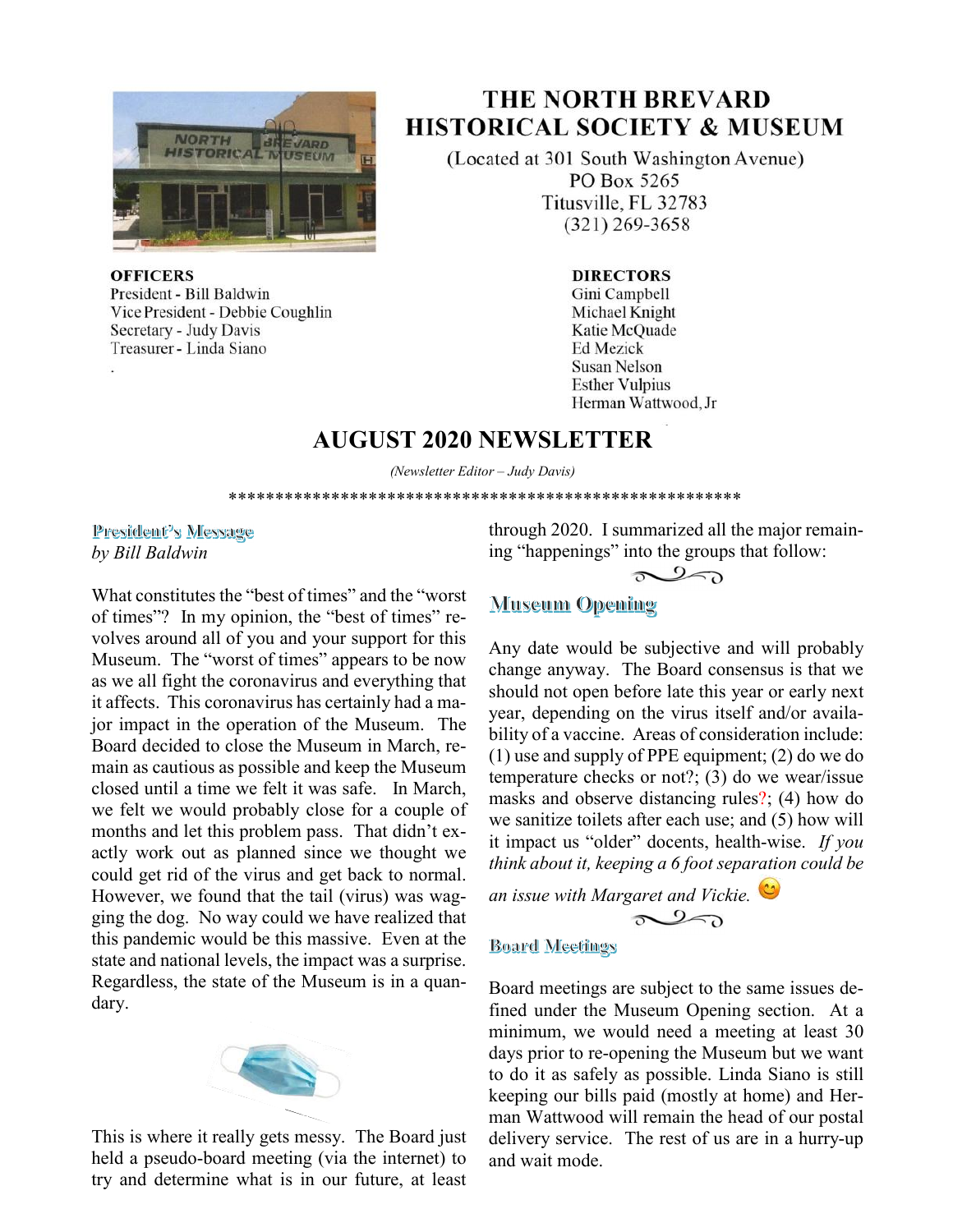#### $2\pi$

#### **Members Meetings**

Again, the Board has elected to cancel all remaining Membership meetings in 2020. The health of all our members is at the heart of this decision. Besides, Dixie Crossroads has their own set of rules and would not be able to handle a "group" seated in a close meeting proximity. In this case, our best vehicle for information is to keep in contact with all members by our newsletter.

 $\sim$ 

**Helen O'Flamagan Durian** *by Margaret Miller Vessels ·* 

A wonderful oral history of the life of **Helen O'Flanagan Durian**. Helen is a prominent member of our Museum. Her parents owned *O'Flanagan Furniture* in historical downtown Titusville and honeymooned at Dummitt Castle. Her Father was also an electrician and sometimes risked his life during a hurricane by fixing the old Walker Bridge when the draw wouldn't open. Thanks to Roz Foster and Mike Boonstra of the Brevard Historical Commission for this wonderful interview. (\*\*YouTube video can be viewed using this link: https://youtu.be/yOsMqo2vGBU )





BBQ at Fox Lake **POSTPONED** 

This is a tough one. Even if we jump through all the hoops to do all the planning, we stand an excellent chance of being upended by the resurgence

of the coronavirus (or its cousin). Even with no resurgence, a lot of "our" people would be afraid to gather in a setting such as Fox Lake Park. Also, displayers and demonstrators would probably back out. The rental of the pavilion at Fox Lake from North Brevard Rec Department is also an issue and the usage could be rescinded with the closure of the park. Director Susan Nelson (event coordinator) agrees that all resources and people would be pushed beyond their limits. Maybe we can try again in 2021.

$$
\sim 2\text{m}
$$

**Docent Appreciation Luncheon** 

The spring of 2020 was selected as a time to honor those docents who spend much time and energy to support the Museum. About a year ago, Betty Mattingly said she would like to underwrite that event and gave us a check to do just that. Therefore, the Board felt that we should move it into 2021 at a date to be defined. I even think Betty would have agreed that postponing it would be best.



#### Volunteer of the Year

Looks like *Erich Konjevich* and *Margaret Vessels* will need to hold that distinction for another year. Since there were two winners last year, maybe it's fitting to hold that distinction for two years. The award is normally given out in April anyway.

#### **Election of Officers**

The election of Officers and Directors is slated for this year. The Board unanimously agreed that all Board members remain at the same position until 2021. Basically, we lost this past year. Since the By-Laws define the fact that elections be held every two years, a motion is needed to alter that. Herman Wattwood made a motion (via telecom) that "All Officers/Directors retain their current position for another year due to the 2020 Covid virus impact". Mike Knight seconded this motion (via telecom). All Board members concurred and agreed to extend.



#### **Facilities Updates**

There is one good thing about being shut down.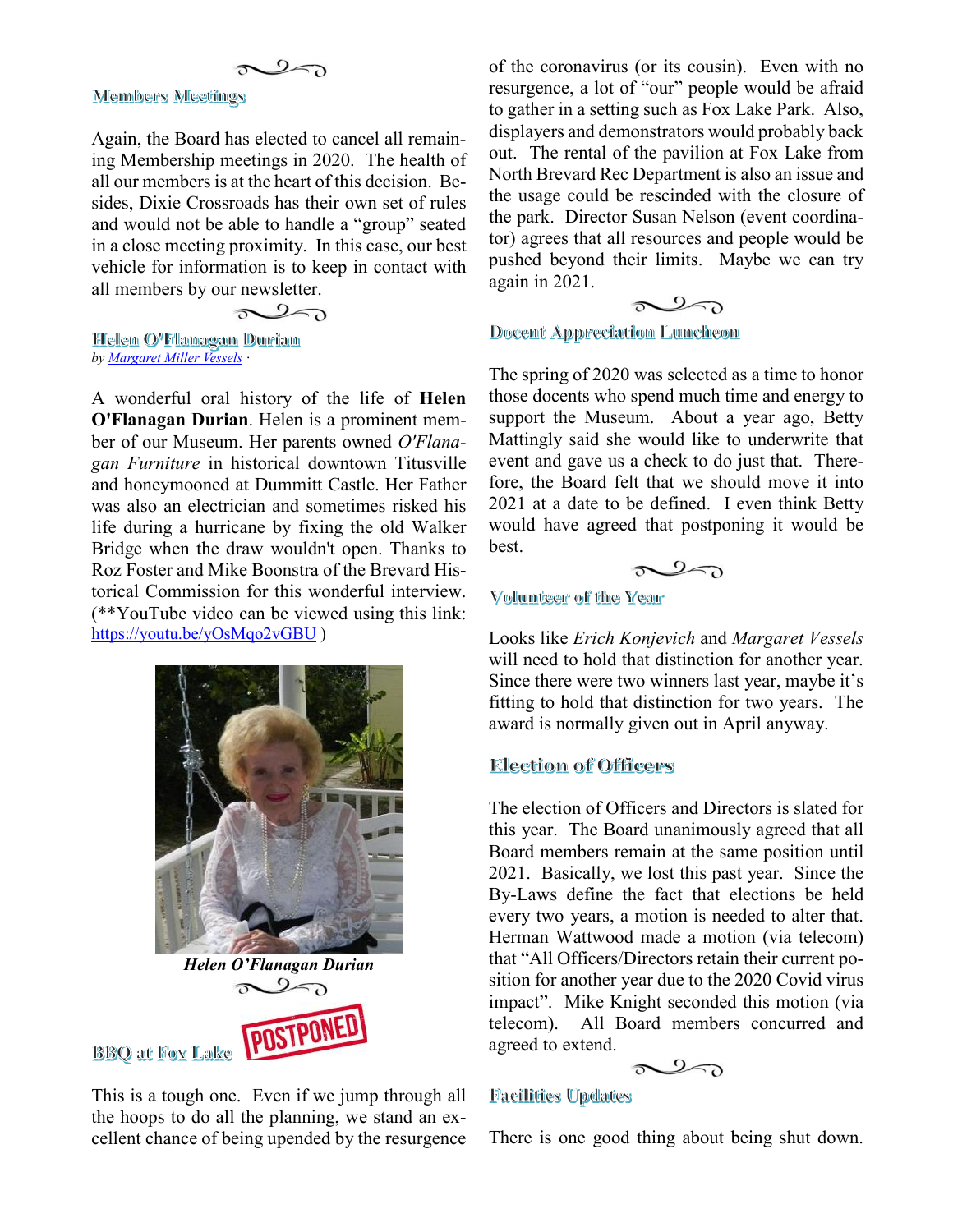We can get some time-consuming work done on a non-interference basis. Such is the case with Room 2 which now has a new air conditioner/heater mounted on the roof. The installer was Jay's AC & Heating. Jay's was chosen due to being well recommended in addition to having a significantly lower bid which included a 10 year warranty (everyone else had 5 years). Don't know if everyone knew it but our old unit had a pretty good size hole in it.



In case you didn't know it, the Museum has dry-wood termites (the flying kind) again. They appear to be in the wall between Rooms 1 and 2. None of the termite people could find traces anywhere else. They all agreed that the only way to guarantee all the critters are killed is to tent (then gas) the entire building. However, that meant that the entire city block would need to be tented since we are interconnected. That's not going to happen! APEX Termite Control was selected but said we would need to remove all the Room 2 paneling on the west wall for access to the wood. So, the wall (and ceiling tile) was removed and trashed. The treatment was completed July  $24<sup>th</sup>$  and now we are in process of replacing the wall, painting it and replacing ceiling tile. Eight months ago, APEX told us then they felt we should remove the wall for best access but that would have shut us down for a couple of weeks so we elected to try a "spot treatment" and hope that would fix the problem. Guess that didn't happen. The problem was bigger than we thought. Just hope none of them have decided to take up residence in some of our wood furniture.



*Room 2 west wall sans paneling* 

Additionally, Room 4 has undergone a few changes. The tool area has been revamped utilizing the Pritchard display case. The shelf that held a few tools has been moved to the south wall. There, the shelves have been transformed into a usable document display for easy access by visitors.



*Room 4 display shelving*   $\infty$ 

Dr. Patricia Cripe Mamming August 27, 1928 ~ May 26, 2020

Our hearts are again saddened as we have lost another friend and major Museum supporter. Pat was a primary donor when we were seeking financial backing for the mural. Also, she kept us supplied with The History of North Brevard, a book which incidentally was written by her husband, John Manning, and Bob Hudson. We will miss her.



*Dr. Patricia Cripe Manning*